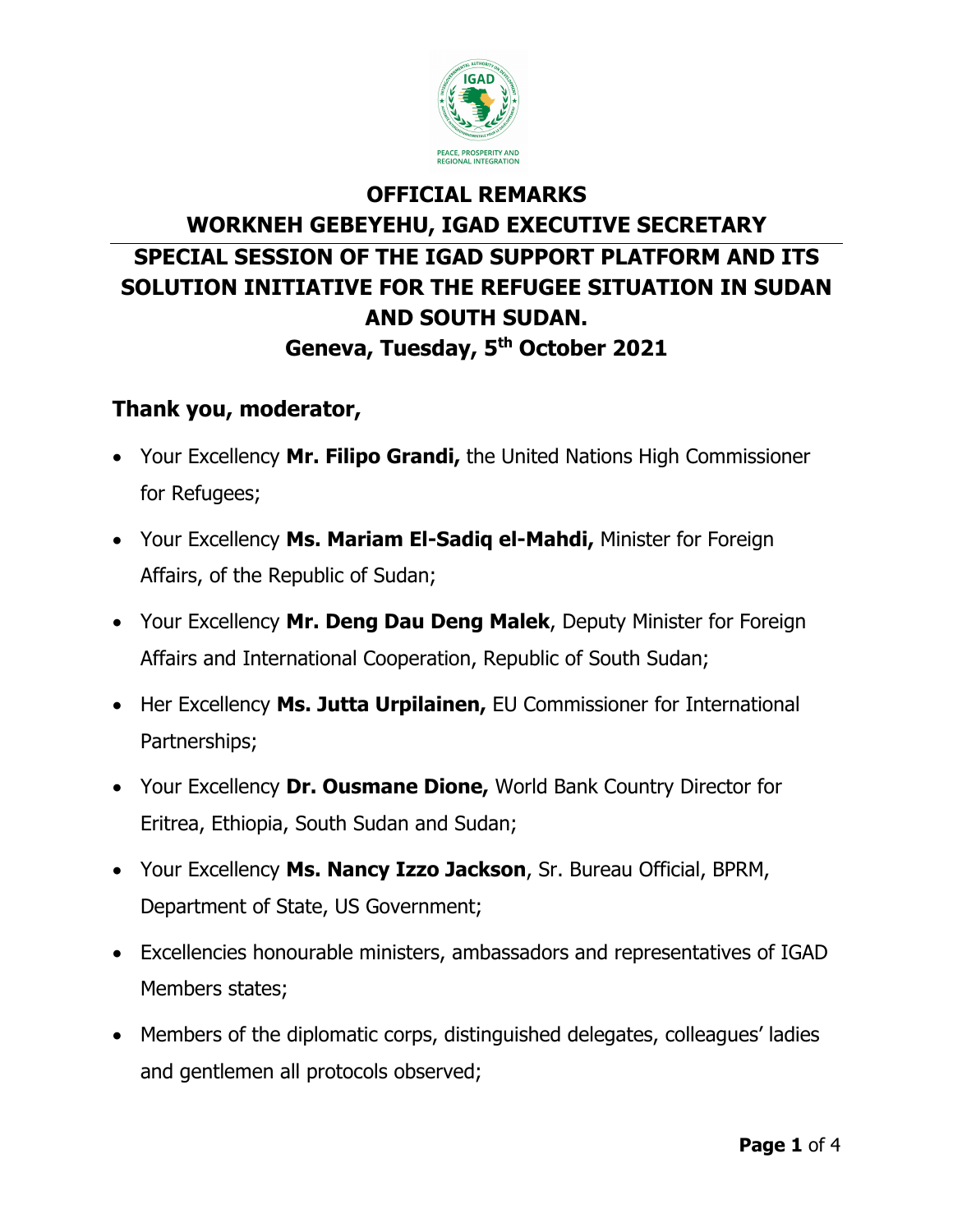

It is an honour and privilege for me to address this Special Session of the IGAD Support Platform and its Solution Initiative for Sudan and South Sudan.

First, I sincerely want to thank UNHCR and the High Commissioner for Refugees, **Mr. Fillipo Grandi**, for convening this session, one year after the launch of the Sudan and South Sudan Solution Initiative, and two years since the launch of the IGAD Support Platform.

## This is **an undeniable demonstration of our collective commitment to sustain the momentum on the implementation of the Global Compact for Refugees.**

The Sudan-South Sudan Solution Initiative is a flagship activity of the IGAD Support Platform and it **builds on the 2017 Nairobi Process on Somali situation** which aims to mobilize enhanced support to states and other stakeholders to respond to protracted displacement situations in the IGAD region.

It also aims to **enable IGAD Member States to operationalize the pledged commitments they made at the Global Refugee Forum** as an outcome of the Common Refugee Response Framework (CRRF) under the Global Compact on Refugees.

I wish to applaud both the Government of South Sudan and Sudan for their leadership and commitments to this noble initiative.

**Of significant importance for our displaced populations are the stabilization dividends accruing from both the peace processes in our 2 member states** namely; the Juba Peace Agreement between Sudan's Transitional Government and the Sudan Revolutionary Front and other parties that was signed on 3rd October 2020, and the Revitalized Agreement on the Resolution of Conflict in the Republic of South Sudan (R-ARCSS) signed on 12<sup>th</sup> September 2018.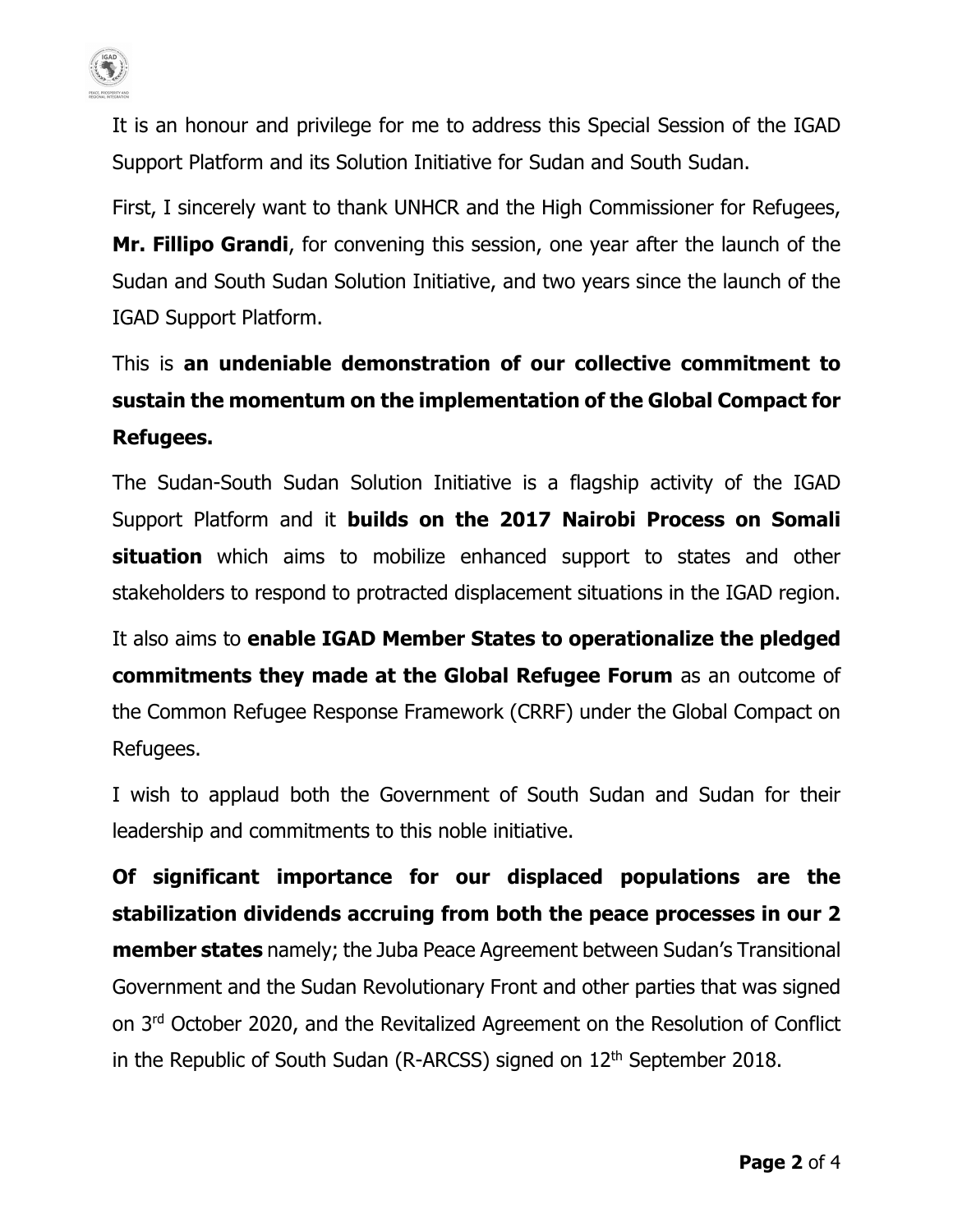

These instruments for the cessation of conflict have **provided a unique opportunity to find lasting solutions for the over 7 million displaced people** in and from Sudan and South Sudan

I must also **recognize the humane aspect** of this Sudan-South Sudan Solutions Initiative which **goes above and beyond the traditional focus on refugees but also acknowledges and seeks to address the needs of Internally Displaced Populations (IDPs)**, who feature for the first time in our formal discussions on durable solutions to displacement.

Additionally, **the two countries have made deliberate efforts to promote a whole-of-society approach** in the pursuit of durable solutions by **guaranteeing the inclusion of refugees, IDPs and returnees in the development and implementation of national strategies and action plans.** 

These efforts of our **Member States have been augmented by the support of stakeholders and partners in the international community** including members of the core group-EU, World Bank, Germany, Sweden, Switzerland, UNHCR and other relevant actors including UN-country teams, NGOs, private sector and academia. **I am also happy to register the interest of the government of the USA to support the initiative.**

Now that the country strategies are in place and **as we move towards the finalization of the regional durable solution strategy**, there is a stronger need for support and collaboration among all stakeholders in solidarity with South Sudan and Sudan as well as the wider IGAD region, in furthering durable solutions as a long-term strategy to address displacement.